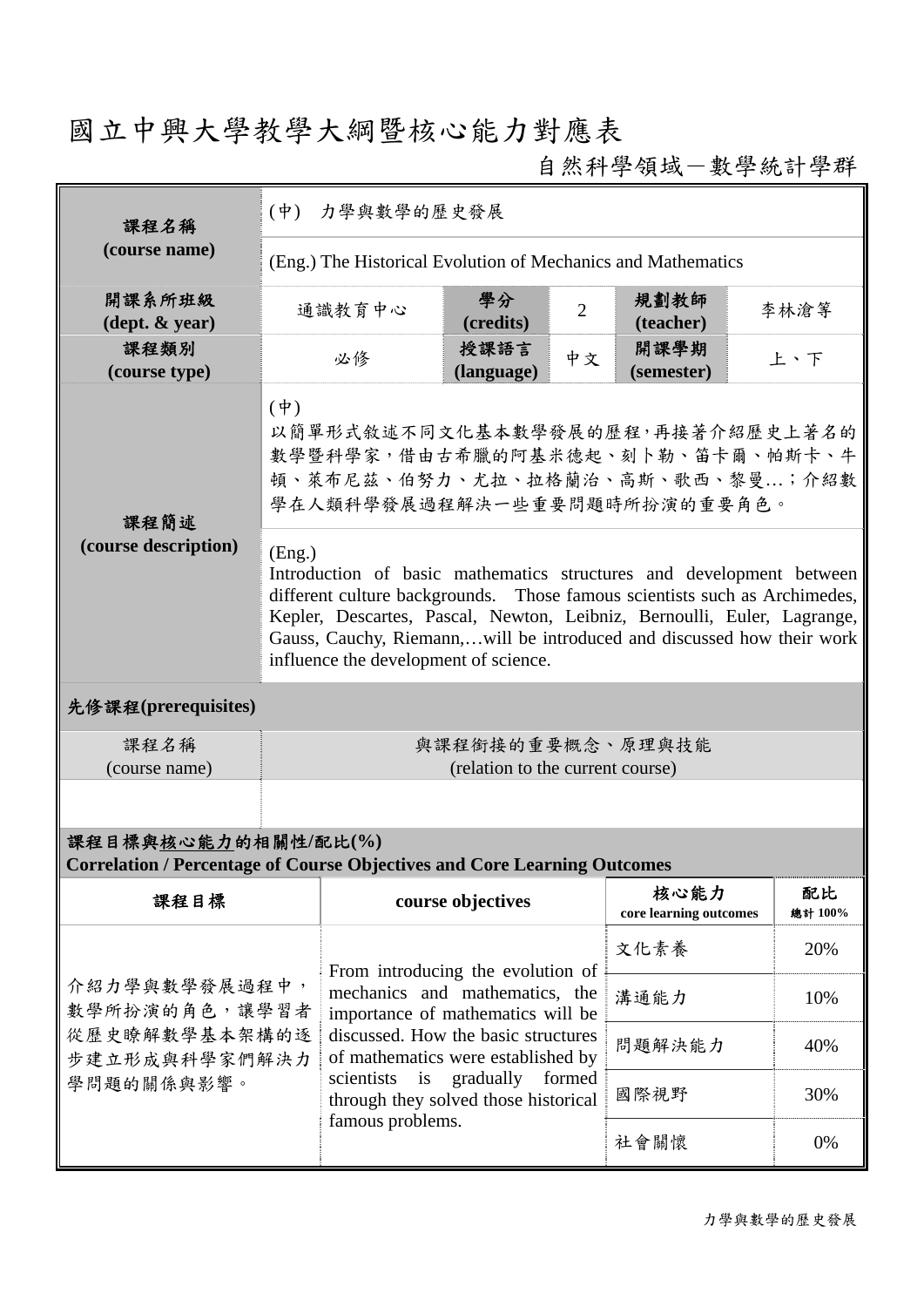| 課程目標之教學方法與評量方式<br><b>Teaching Strategies and Assessment Methods for Course Objectives</b> |          |                           |                      |        |                              |  |  |  |  |
|-------------------------------------------------------------------------------------------|----------|---------------------------|----------------------|--------|------------------------------|--|--|--|--|
| 課程目標                                                                                      |          | 教學方法                      |                      | 評量方式   |                              |  |  |  |  |
| 同上段                                                                                       | 講授       |                           |                      | 繳交心得報告 |                              |  |  |  |  |
| 授課內容(單元名稱與內容、習作/考試進度、備註)<br>(course content and homework/tests schedule)                  |          |                           |                      |        |                              |  |  |  |  |
| 週次                                                                                        |          | 單元名稱與內容                   | 習作/考試進度              |        | 備註                           |  |  |  |  |
| (week)                                                                                    |          | (subject and content)     | (homework and tests) |        | (remark)                     |  |  |  |  |
| 01                                                                                        | 古希臘數學發展  |                           |                      |        |                              |  |  |  |  |
| 02                                                                                        | 古中亞數學發展  |                           |                      |        |                              |  |  |  |  |
| 03                                                                                        | 古中國數學文明  |                           |                      |        |                              |  |  |  |  |
| 04                                                                                        | 古埃及數學文明  |                           |                      |        |                              |  |  |  |  |
| 05                                                                                        | 阿基米德的成就1 |                           |                      |        | 浮力原理、槓桿原理                    |  |  |  |  |
| 06                                                                                        | 阿基米德的成就2 |                           |                      |        | 阿基米德螺線、天文學                   |  |  |  |  |
| 07                                                                                        | 刻卜勒與天文學  |                           |                      |        | 刻卜勒三大定律                      |  |  |  |  |
| 08                                                                                        | 笛卡爾的成就   |                           |                      |        | 解析幾何、邏輯學                     |  |  |  |  |
| 09                                                                                        | 帕斯卡的成就   |                           |                      |        | 流體力學、機率論、計算機                 |  |  |  |  |
| 10                                                                                        | 牛頓力學與數學1 |                           |                      |        | 萬有引力與三大運動定律                  |  |  |  |  |
| 11                                                                                        | 牛頓力學與數學2 |                           |                      |        | 微積分的發展                       |  |  |  |  |
| 12                                                                                        | 萊布尼茲的成就  |                           |                      |        | 微積分與拓樸學                      |  |  |  |  |
| 13                                                                                        | 伯努力家族的成就 |                           |                      |        | 數學史和科學史上最傑出<br>的家族           |  |  |  |  |
| 14                                                                                        | 尤拉的成就    |                           |                      |        | 尤拉公式                         |  |  |  |  |
| 15                                                                                        | 拉格蘭治     |                           |                      |        | 自由度、廣義座標                     |  |  |  |  |
| 16                                                                                        | 高斯       |                           |                      |        | 數論、代數學、微分幾何、<br>天文學、電磁學、大地測量 |  |  |  |  |
| 17                                                                                        | 歌西       |                           |                      |        | 平衡與運動六方程                     |  |  |  |  |
| 18                                                                                        | 黎曼       |                           |                      |        |                              |  |  |  |  |
|                                                                                           |          | 粉科書&參老書日(書名、作者、書局、代理商、說明) |                      |        |                              |  |  |  |  |

## 教科書**&**參考書目(書名、作者、書局、代理商、說明)

**(textbook & other references)**

1. Archimedes: What Did He Do Besides Cry Eureka? By Sherman Stein.(阿基米德幹了什麼好事!)

2. The Story of Matnematics, by Richard Mankiewicz. (數學故事)

3. Euclid's Window:The Story of Geometry from Parallel Lines to Hyperspaces, by Leonard Mlodinow (歐幾里得之窗:從平行線到超空間的幾何學故事)